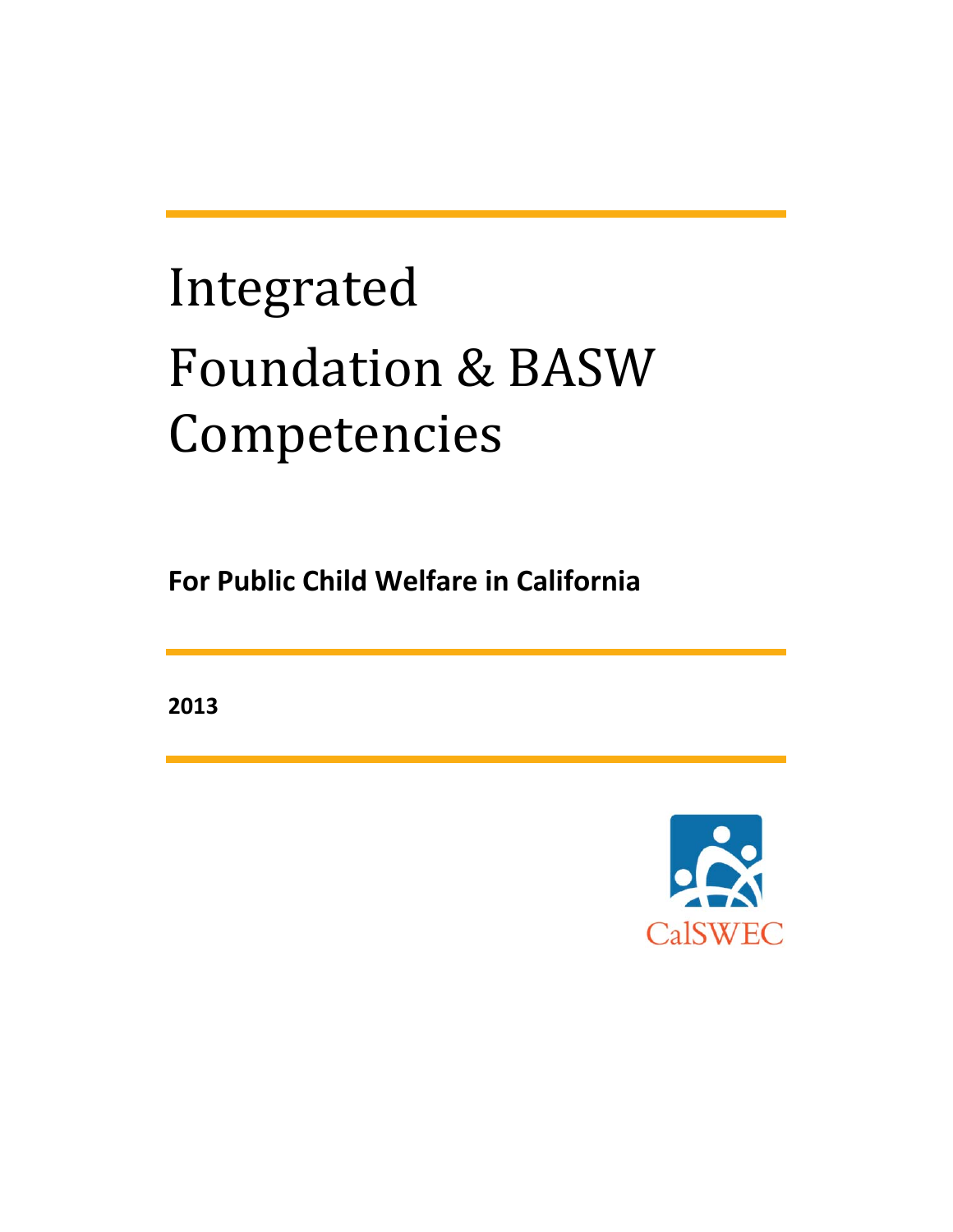## **Introduction**

s part of a career ladder for the public child welfare workforce, the California Social Work Education Center (CalSWEC) has developed a Title IV-E BASW Stipend Program at six of its member universities. Similar to the larger Title IV-E MSW Stipend Program, this federally funded Similar to the larger Title IV-E MSW Stipend Program, this federally funded initiative provides support for undergraduate social work education. Consistent with the accreditation standards of the Council on Social Work Education (CSWE), the program includes at least 400 hours of field placement, spread over two consecutive semesters or three school quarters.

This project evolved in response to expressed county need. In a number of regions in the state, particularly in rural areas, social services and child welfare staff may lack college degrees and/or specialized social work education. By making Title IV-E support available at the undergraduate level, CalSWEC seeks to expand educational opportunities for county employees and others planning to enter the field of public child welfare.

In 2003, a taskforce composed of social work faculty, state agency leaders, and CalSWEC Title IV-E project coordinators began meeting to shape the program, devise curriculum competencies, and make recommendations to the CalSWEC Board of Directors. Working from the existing MSW curriculum competencies, a subcommittee drafted Foundation-level BASW Competencies, which were then accepted by the taskforce as a whole and approved by the CalSWEC board. The BASW program began its Phase I in fiscal year 2004–05, with the intent of complementing, not replacing, the existing Title IV-E MSW program. The competencies were revised in 2008–09 to reflect evolving practice needs. After the IV-E MSW competencies were modified to align with updated CSWE Core Competencies in 2011, a small workgroup composed of BASW and MSW project coordinators and CalSWEC staff completed another revision of the BASW competencies. This most recent work resulted in the version that follows.

The newly adopted BASW competencies were approved by the CalSWEC board in February 2013. As part of an emerging continuum of competencies and knowledge related both to in-service training and to social work education, future revisions of the BASW competencies will be linked to a common core of knowledge, values, and skills shared by public child welfare professionals throughout California.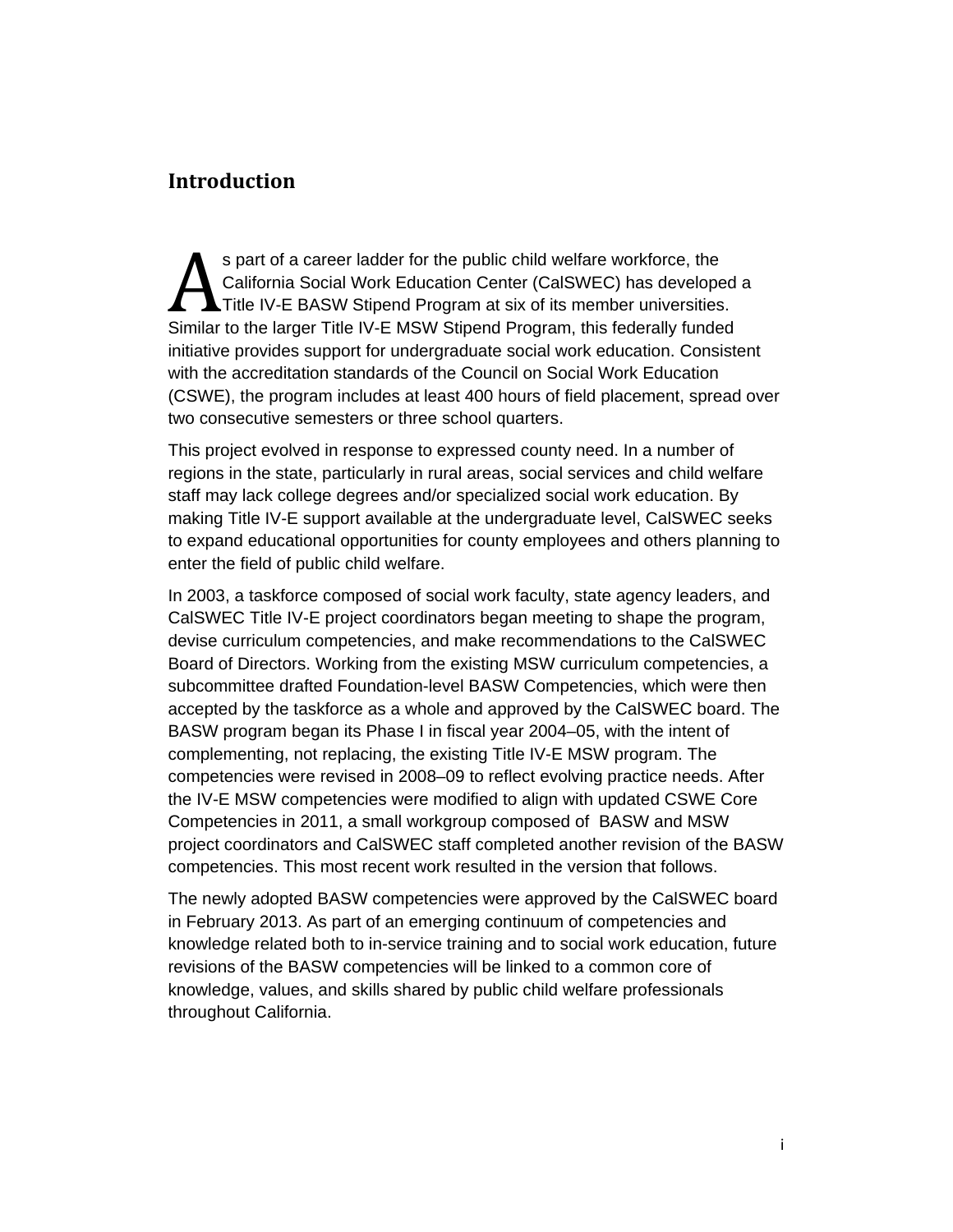| EPAS Core Competencies (10 + a.b.c.d.):<br>2.1.1-Identify as a professional social worker and conduct oneself accordingly                                                                                                                            |                                                                                                                                                                                                                                                   |                                                                                                                                                                                                                |
|------------------------------------------------------------------------------------------------------------------------------------------------------------------------------------------------------------------------------------------------------|---------------------------------------------------------------------------------------------------------------------------------------------------------------------------------------------------------------------------------------------------|----------------------------------------------------------------------------------------------------------------------------------------------------------------------------------------------------------------|
| <b>Integrated Foundation</b><br><b>Competencies</b>                                                                                                                                                                                                  | <b>BASW Competencies</b>                                                                                                                                                                                                                          | <b>Practice Indicators</b><br>(1-3 behaviors for each<br><b>CORE Section)</b>                                                                                                                                  |
| <b>CF 1a.</b><br>Demonstrate beginning capacity to<br>advocate for client services by utilizing<br>a policy practice framework and<br>negotiating for community-based and<br>culturally sensitive programs and<br>services.                          | <b>BA</b> 1a.<br>Based on an understanding of how<br>personal beliefs, norms, and world<br>view influence practice, demonstrate a<br>beginning capacity to advocate for<br>client services that are community-<br>based and culturally sensitive. | Adapt to and communicate respect for<br>cultural background and client dignity<br>and verbally reflect on personal<br>biases, while identifying and<br>advocating for culturally sensitive<br>client services. |
| <b>CF 1b.</b><br>Demonstrate self-awareness of<br>personal knowledge limitations and<br>biases, and practice self- correction<br>and reflection in action while pursuing<br>ongoing professional development.                                        | <b>BA 1b.</b><br>Practicing self-correction and<br>reflection, demonstrate self-awareness<br>of personal biases and knowledge<br>limitations.                                                                                                     |                                                                                                                                                                                                                |
| <b>CF 1c.</b><br>In intervention planning, demonstrate<br>consistently the understanding and<br>recognition of how personal beliefs,<br>values, norms, and world view can<br>influence case dynamics and<br>outcomes.                                |                                                                                                                                                                                                                                                   |                                                                                                                                                                                                                |
| <b>CF 1d.</b><br>Present self in a manner consistent<br>with respectful professional conduct,<br>and adapt methods of communication,<br>including written client materials, to<br>consumer, colleague, and community<br>language and cultural needs. | <b>BA1c.</b><br>Present self in a respectful,<br>professional manner, and adapt to<br>community language and cultural<br>needs in communicating with child<br>welfare clients, colleagues, and<br>others.                                         |                                                                                                                                                                                                                |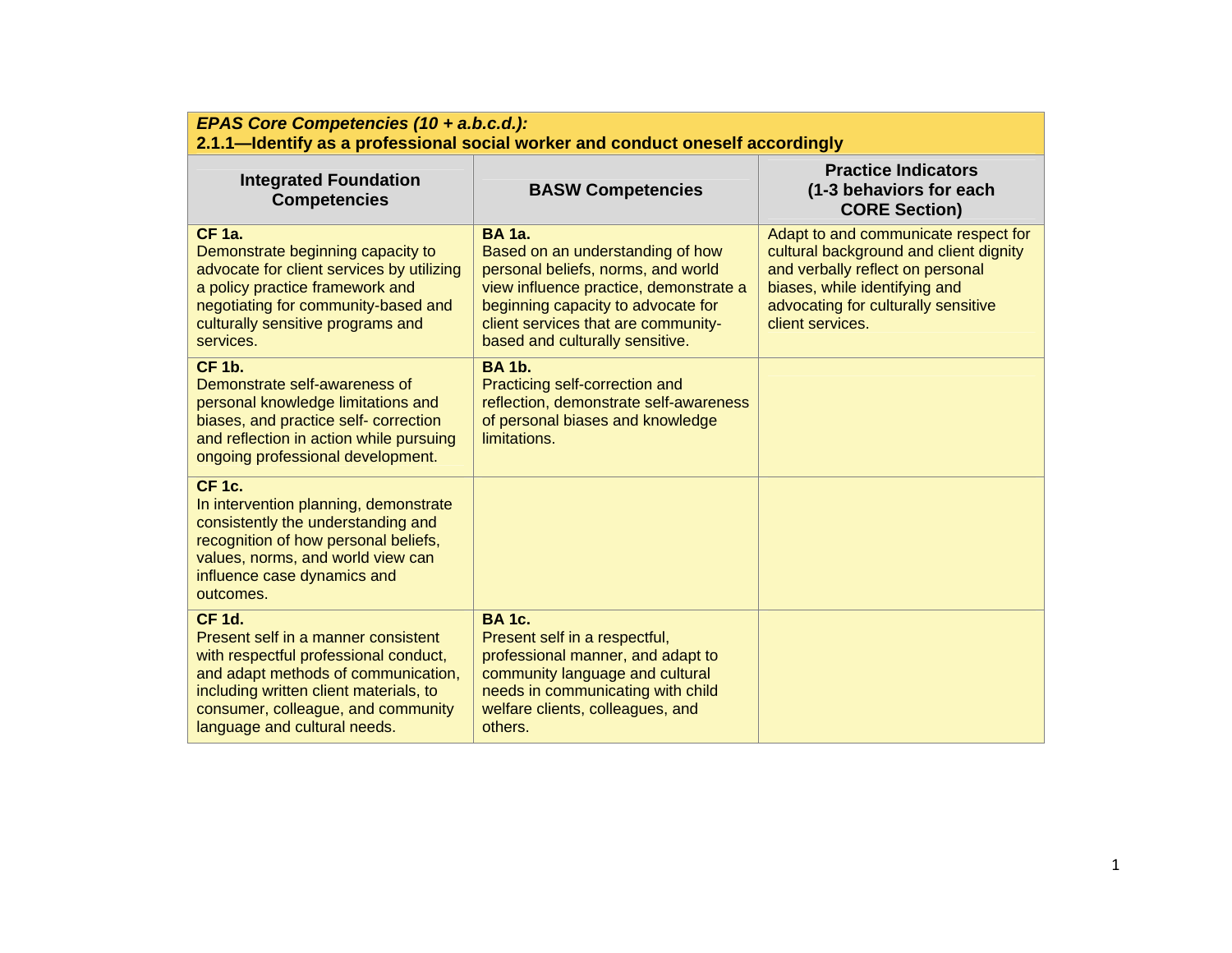| EPAS Core Competencies (10 + a.b.c.d.):<br>2.1.1—Identify as a professional social worker and conduct oneself accordingly (cont'd)                                                                                                                       |                                                                                                                                                                                                                                          |                                                                                                                                                                                                 |
|----------------------------------------------------------------------------------------------------------------------------------------------------------------------------------------------------------------------------------------------------------|------------------------------------------------------------------------------------------------------------------------------------------------------------------------------------------------------------------------------------------|-------------------------------------------------------------------------------------------------------------------------------------------------------------------------------------------------|
| <b>Integrated Foundation</b><br><b>Competencies</b>                                                                                                                                                                                                      | <b>BASW Competencies</b>                                                                                                                                                                                                                 | <b>Practice Indicators</b><br>(1-3 behaviors for each<br><b>CORE Section)</b>                                                                                                                   |
| <b>CF 1e.</b><br>Support the purpose and values of the<br>profession through consistent pursuit<br>of learning, and recognize the<br>relationship between career-long<br>learning and contributing to practice<br>effectiveness.                         | <b>BA 1d.</b><br>Consistently pursue learning, and<br>recognize the relationship between<br>continuous learning and effective<br>practice.                                                                                               | Actively seek to augment knowledge<br>and practice skills through review of<br>emerging best practices and active<br>use of field supervision.                                                  |
| <b>CF 1f.</b><br>Utilize supervision/consultation<br>effectively, including the need to<br>augment knowledge, or to mediate<br>conflict arising from personal values<br>and emotions related to practice and<br>professional contexts.                   | <b>BA</b> 1e.<br>Demonstrate beginning capacity to<br>utilize supervision effectively, including<br>the need to augment knowledge or to<br>mediate conflict between personal<br>emotions and values and practice<br>concerns.            |                                                                                                                                                                                                 |
| <b>CF 1g.</b><br>Demonstrate the capacity to perceive<br>the diverse viewpoints of clients,<br>community members, and others in<br>cases of value conflict, and the ability<br>to resolve such conflict by applying<br>professional practice principles. | <b>BA 1f.</b><br>Demonstrate the capacity to perceive<br>the diverse viewpoints of clients and<br>others in cases of value conflict, and<br>an emerging ability to use child<br>welfare practice principles to resolve<br>such conflict. | Able to verbalize the nature of conflict<br>involving diverse viewpoints and act to<br>resolve conflict through active<br>listening, mediation, and other child<br>welfare practice principles. |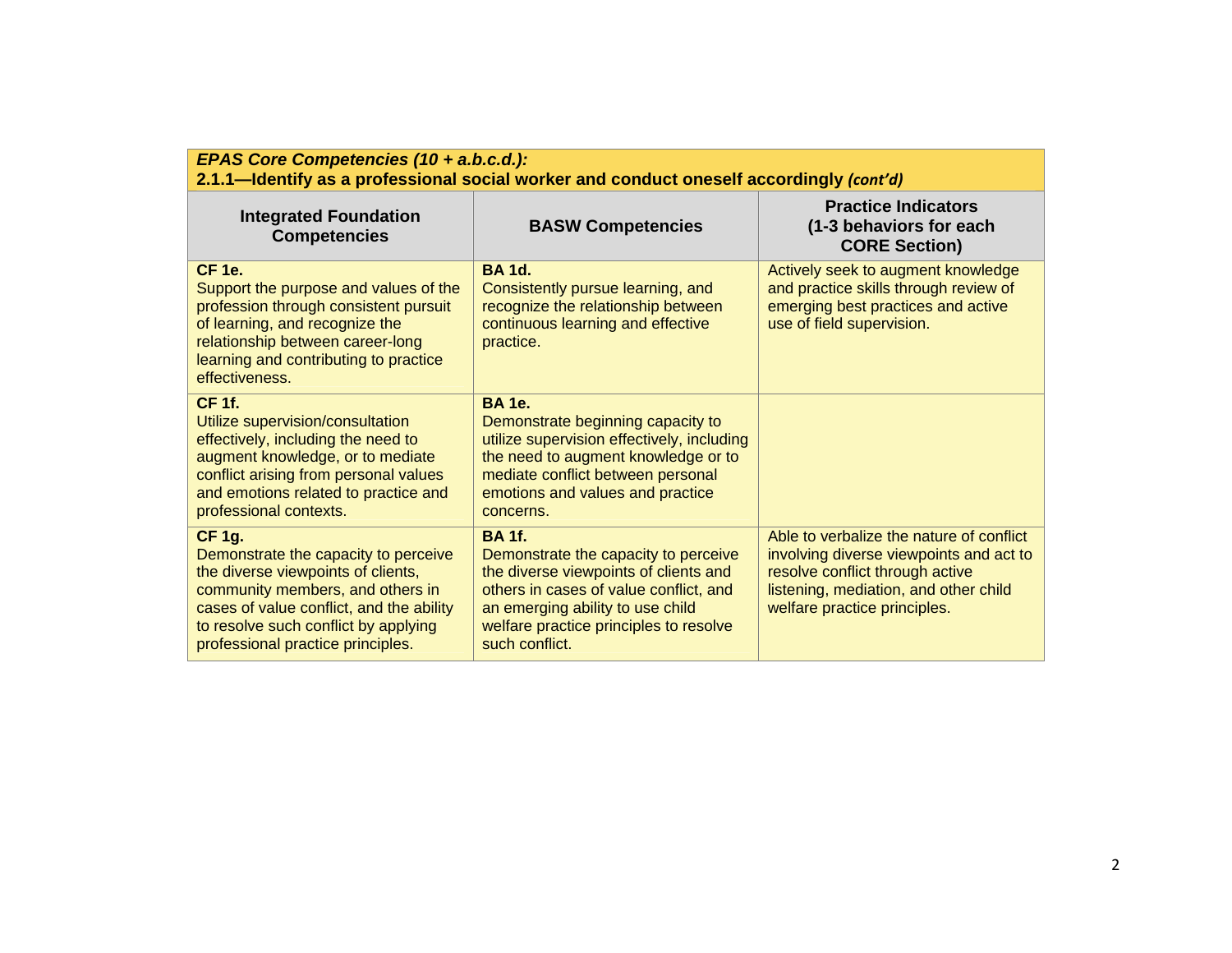| EPAS Core Competencies (10 + a.b.c.d.):<br>2.1.2—Apply social work ethical principles to guide professional practice                                                                                                                             |                                                                                                                                                                                                                                    |                                                                                                                                                                                    |
|--------------------------------------------------------------------------------------------------------------------------------------------------------------------------------------------------------------------------------------------------|------------------------------------------------------------------------------------------------------------------------------------------------------------------------------------------------------------------------------------|------------------------------------------------------------------------------------------------------------------------------------------------------------------------------------|
| <b>Integrated Foundation</b><br><b>Competencies</b>                                                                                                                                                                                              | <b>BASW Competencies</b>                                                                                                                                                                                                           | <b>Practice Indicators</b><br>(1-3 behaviors for each<br><b>CORE Section)</b>                                                                                                      |
| <b>CF 2a.</b><br>Demonstrate awareness of personal<br>values and bias and manage such<br>bias to engage in practice consistent<br>with professional ethics and values.                                                                           | <b>BA 2a.</b><br>Demonstrate awareness of personal<br>values and bias and manage such<br>bias to practice in a manner consistent<br>with professional ethics.                                                                      |                                                                                                                                                                                    |
| <b>CF 2b.</b><br>Understand the professional value<br>base and apply NASW Code of Ethics<br>and other applicable codes of ethics in<br>creating plans and making decisions<br>that affect children, youth, adults,<br>families, and communities. | <b>BA 2b.</b><br>Demonstrate understanding of child<br>welfare professional values and<br>capacity to apply NASW Code of<br>Ethics in planning and ethical<br>decision-making that affects children,<br>families, and communities. | Verbally acknowledge bias and act<br>both to manage personal bias and to<br>adhere to NASW Code of Ethics in<br>planning, making decisions, and<br>delivering services to clients. |
| <b>CF 2c.</b><br>Demonstrate knowledge of ethical<br>decision-making methods and the<br>capacity to apply these in practice,<br>policy, advocacy, and research.                                                                                  |                                                                                                                                                                                                                                    |                                                                                                                                                                                    |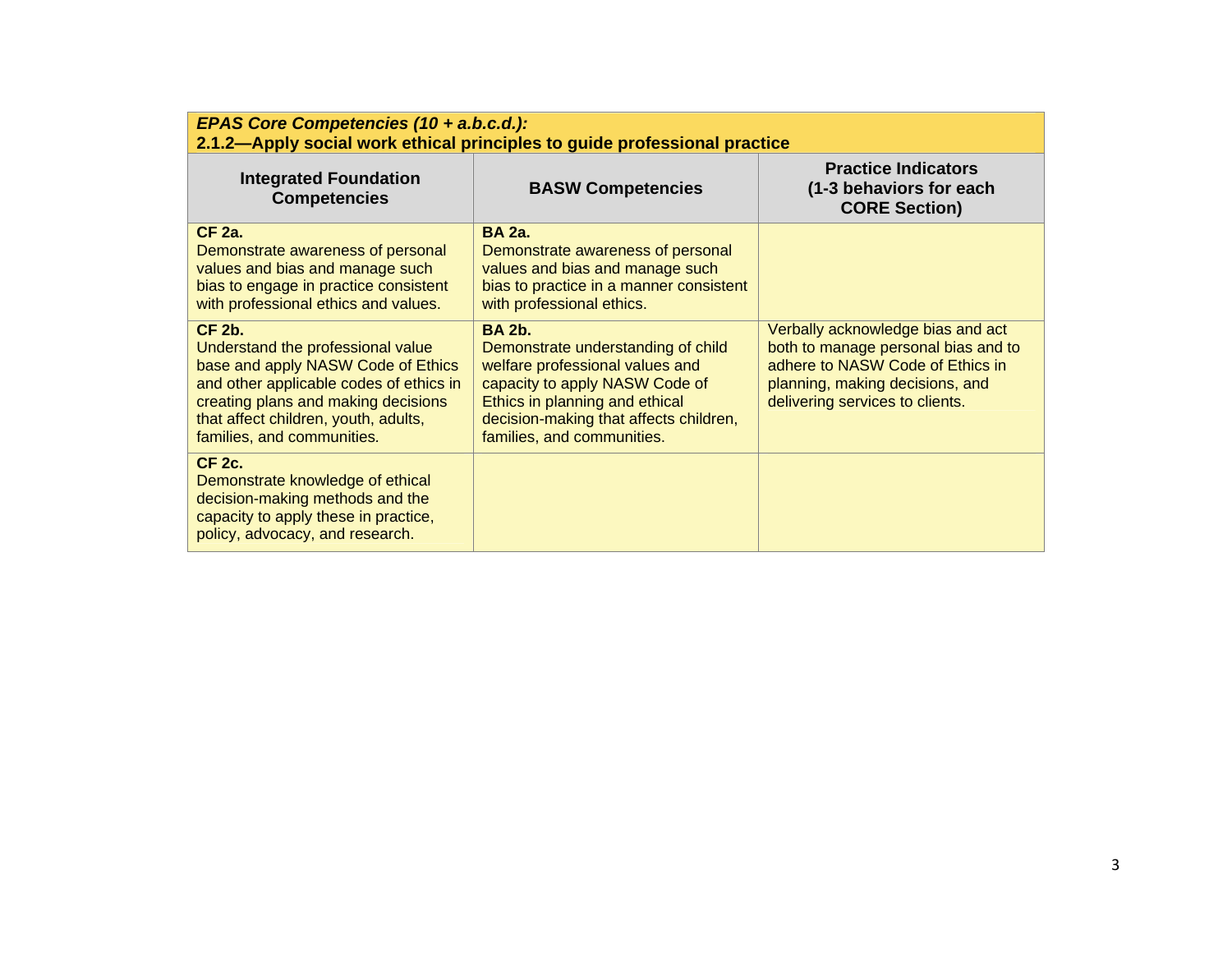| EPAS Core Competencies (10 + a.b.c.d.):<br>2.1.3—Apply critical thinking to inform and communicate professional judgments                                                                                                                                                               |                                                                                                                                                                                                                                                             |                                                                                                                                                                                                     |
|-----------------------------------------------------------------------------------------------------------------------------------------------------------------------------------------------------------------------------------------------------------------------------------------|-------------------------------------------------------------------------------------------------------------------------------------------------------------------------------------------------------------------------------------------------------------|-----------------------------------------------------------------------------------------------------------------------------------------------------------------------------------------------------|
| <b>Integrated Foundation</b><br><b>Competencies</b>                                                                                                                                                                                                                                     | <b>BASW Competencies</b>                                                                                                                                                                                                                                    | <b>Practice Indicators</b><br>(1-3 behaviors for each<br><b>CORE Section)</b>                                                                                                                       |
| <b>CF 3a.</b><br>Demonstrate the ability critically to<br>appraise, integrate, and apply<br>evidence-based knowledge and<br>practice principles, as well as client<br>and other knowledge, in conducting<br>and communicating ethnically<br>competent assessments and<br>interventions. | <b>BA</b> 3a.<br>Demonstrate understanding of critical<br>appraisal of knowledge and capacity<br>to integrate and apply evidence-based<br>knowledge and other forms of<br>knowledge in conducting culturally<br>sensitive assessments and<br>interventions. | Review, evaluate, and apply evidence-<br>based and other kinds of knowledge in<br>making assessments and service<br>planning, and closely monitor<br>multilevel outcome data to inform<br>practice. |
| <b>CF 3b.</b><br>Demonstrate the capacity to monitor<br>and analyze the gathering,<br>assessment, and evaluation of<br>information to inform practice model<br>design and use, including assessment,<br>intervention, and evaluation.                                                   | <b>BA 3b.</b><br>Demonstrate the capacity to observe,<br>gather, and analyze data to inform<br>practice model design and use in child<br>welfare at all levels, including<br>assessment, intervention, and<br>evaluation.                                   |                                                                                                                                                                                                     |
| <b>CF 3c.</b><br>Understand and apply the principle<br>that all oral and written communication<br>must conform to audience needs and<br>adhere to professional standards.                                                                                                               | <b>BA 3c.</b><br>Understand and apply the principle<br>that all oral and written communication<br>must conform to audience needs and<br>professional standards.                                                                                             | Ensure that all communications meet<br>professional standards and audience<br>needs.                                                                                                                |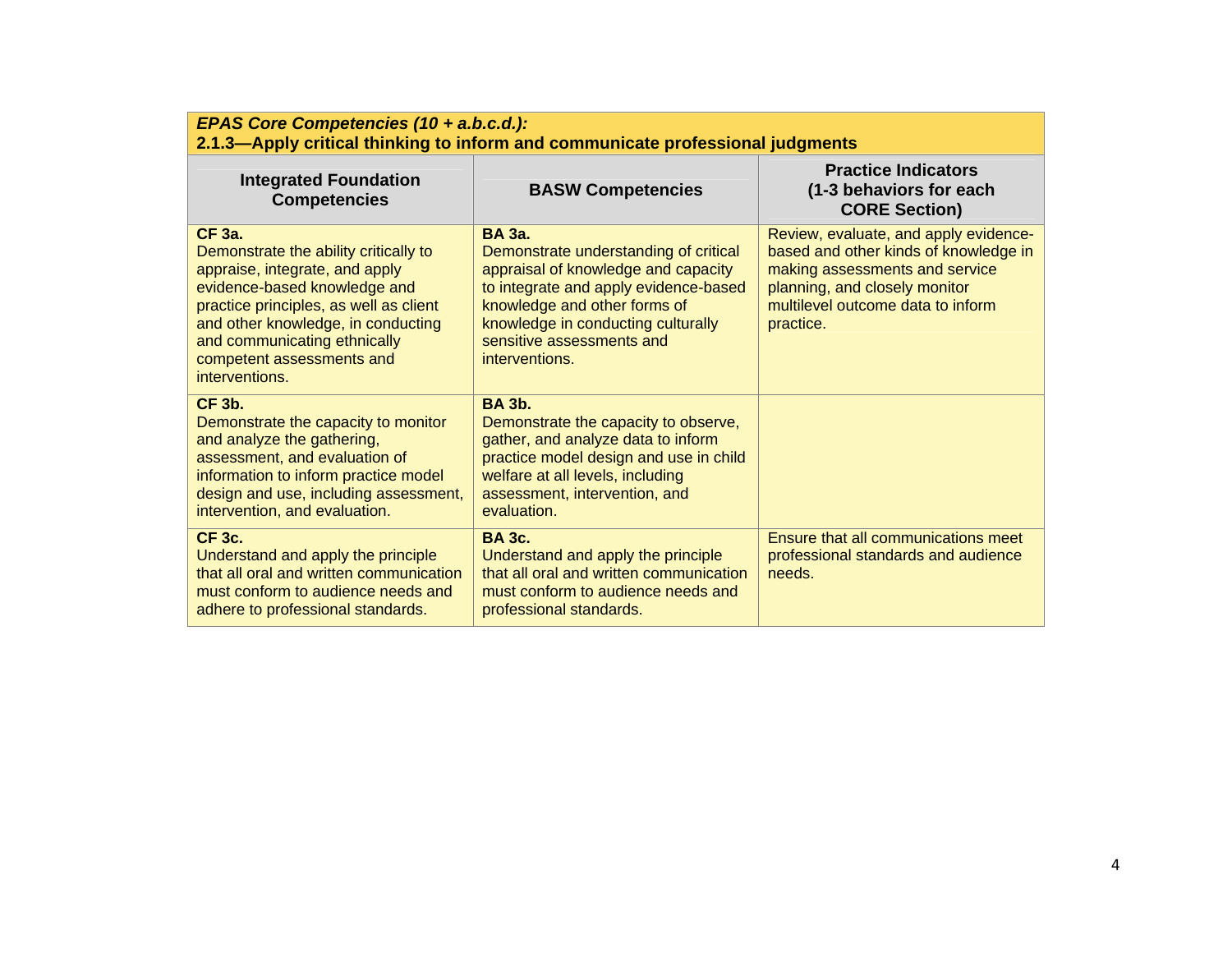| EPAS Core Competencies (10 + a.b.c.d.):<br>2.1.4–Engage diversity and difference in practice                                                                                                                                  |                                                                                                                                                                                                                           |                                                                                                                                                                                       |
|-------------------------------------------------------------------------------------------------------------------------------------------------------------------------------------------------------------------------------|---------------------------------------------------------------------------------------------------------------------------------------------------------------------------------------------------------------------------|---------------------------------------------------------------------------------------------------------------------------------------------------------------------------------------|
| <b>Integrated Foundation</b><br><b>Competencies</b>                                                                                                                                                                           | <b>BASW Competencies</b>                                                                                                                                                                                                  | <b>Practice Indicators</b><br>(1-3 behaviors for each<br><b>CORE Section)</b>                                                                                                         |
| <b>CF 4a.</b><br>Demonstrate knowledge of historical,<br>legal, socioeconomic, and<br>psychological forms of oppression and<br>the ability to develop culturally<br>sensitive interventions within that<br>understanding.     | <b>BA 4a.</b><br>Recognizing that values and social<br>inequality may oppress and<br>marginalize as well as enhance power<br>and privilege, demonstrate the<br>capacity to develop culturally sensitive<br>interventions. | Consciously work to reduce the effects<br>of bias, social inequality, and<br>institutional racism in practice and<br>actively develop interventions that are<br>culturally sensitive. |
| <b>CF 4b.</b><br>Recognize how institutional racism<br>and power dynamics affect workplace<br>culture and climate in practice.                                                                                                |                                                                                                                                                                                                                           |                                                                                                                                                                                       |
| <b>CF 4c.</b><br>Demonstrate self-awareness of bias,<br>including knowledge of and capacity to<br>manage power differences, when<br>assessing and working with diverse<br>populations.                                        | <b>BA 4b.</b><br>Demonstrate sufficient self-awareness<br>to mitigate the influence of institutional<br>racism and personal biases in working<br>with diverse groups in the child welfare<br>workplace and community      |                                                                                                                                                                                       |
| CF4d.<br>Demonstrate ability to understand and<br>communicate the effects of individual<br>variation in the human developmental<br>process and its importance to the<br>shaping of life experiences within<br>diverse groups. |                                                                                                                                                                                                                           |                                                                                                                                                                                       |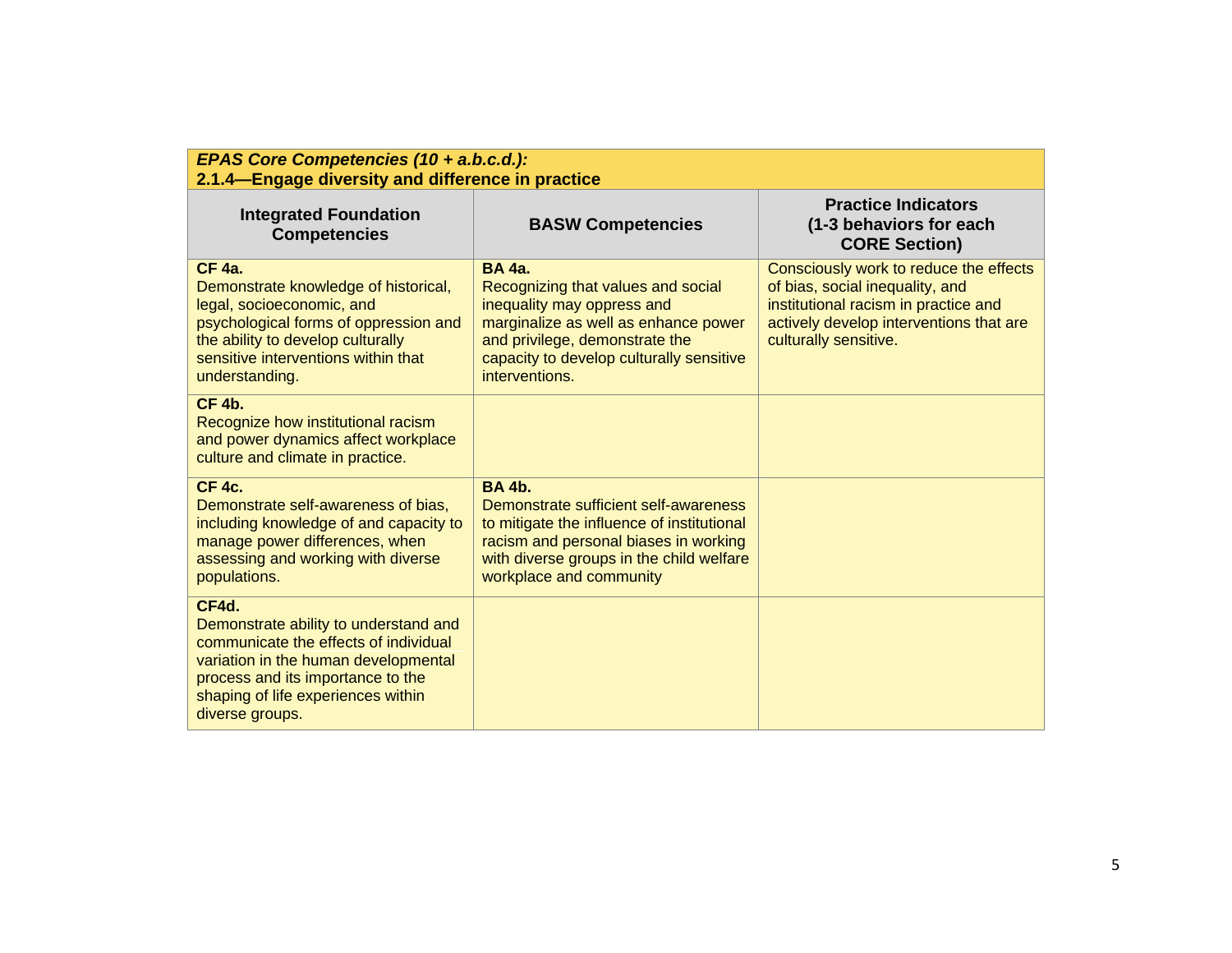| EPAS Core Competencies (10 + a.b.c.d.):<br>2.1.4-Engage diversity and difference in practice (cont'd)                                                                                                                                                                                         |                                                                                                                                                                                                                                                                               |                                                                                                                                                                   |
|-----------------------------------------------------------------------------------------------------------------------------------------------------------------------------------------------------------------------------------------------------------------------------------------------|-------------------------------------------------------------------------------------------------------------------------------------------------------------------------------------------------------------------------------------------------------------------------------|-------------------------------------------------------------------------------------------------------------------------------------------------------------------|
| <b>Integrated Foundation</b><br><b>Competencies</b>                                                                                                                                                                                                                                           | <b>BASW Competencies</b>                                                                                                                                                                                                                                                      | <b>Practice Indicators</b><br>(1-3 behaviors for each<br><b>CORE Section)</b>                                                                                     |
| <b>CF 4e.</b><br>Demonstrate capacity to learn from<br>and consult with others and to engage<br>constituents/consumers within the<br>helping process.                                                                                                                                         |                                                                                                                                                                                                                                                                               |                                                                                                                                                                   |
| EPAS Core Competencies (10 + a.b.c.d.):<br>2.1.5-Advance human rights and social and economic justice                                                                                                                                                                                         |                                                                                                                                                                                                                                                                               |                                                                                                                                                                   |
| <b>Integrated Foundation</b><br><b>Competencies</b>                                                                                                                                                                                                                                           | <b>BASW Competencies</b>                                                                                                                                                                                                                                                      | <b>Practice Indicators</b><br>(1-3 behaviors for each<br><b>CORE Section)</b>                                                                                     |
| <b>CF 5a.</b><br>Demonstrates, through assessment,<br>intervention. and evaluation practices,<br>a working understanding of the role<br>and function of historical, social,<br>political, and economic factors as the<br>underlying causes and mechanisms of<br>oppression and discrimination | <b>BA 5a.</b><br>To promote human rights and social<br>and economic justice, demonstrate<br>ability to develop case planning<br>strategies and interventions which<br>recognize the interconnection of<br>oppression and discrimination and act<br>to minimize their effects. | Conscientiously develop and use<br>planning strategies and interventions<br>that recognize and address barriers to<br>equality and reduce service<br>disparities. |
| <b>CF 5b.</b><br>Demonstrate a functional knowledge<br>of advocacy theory, skills, and<br>techniques and consistently engage in<br>activities/tasks designed to promote<br>social and economic justice in working<br>with all client populations.                                             |                                                                                                                                                                                                                                                                               |                                                                                                                                                                   |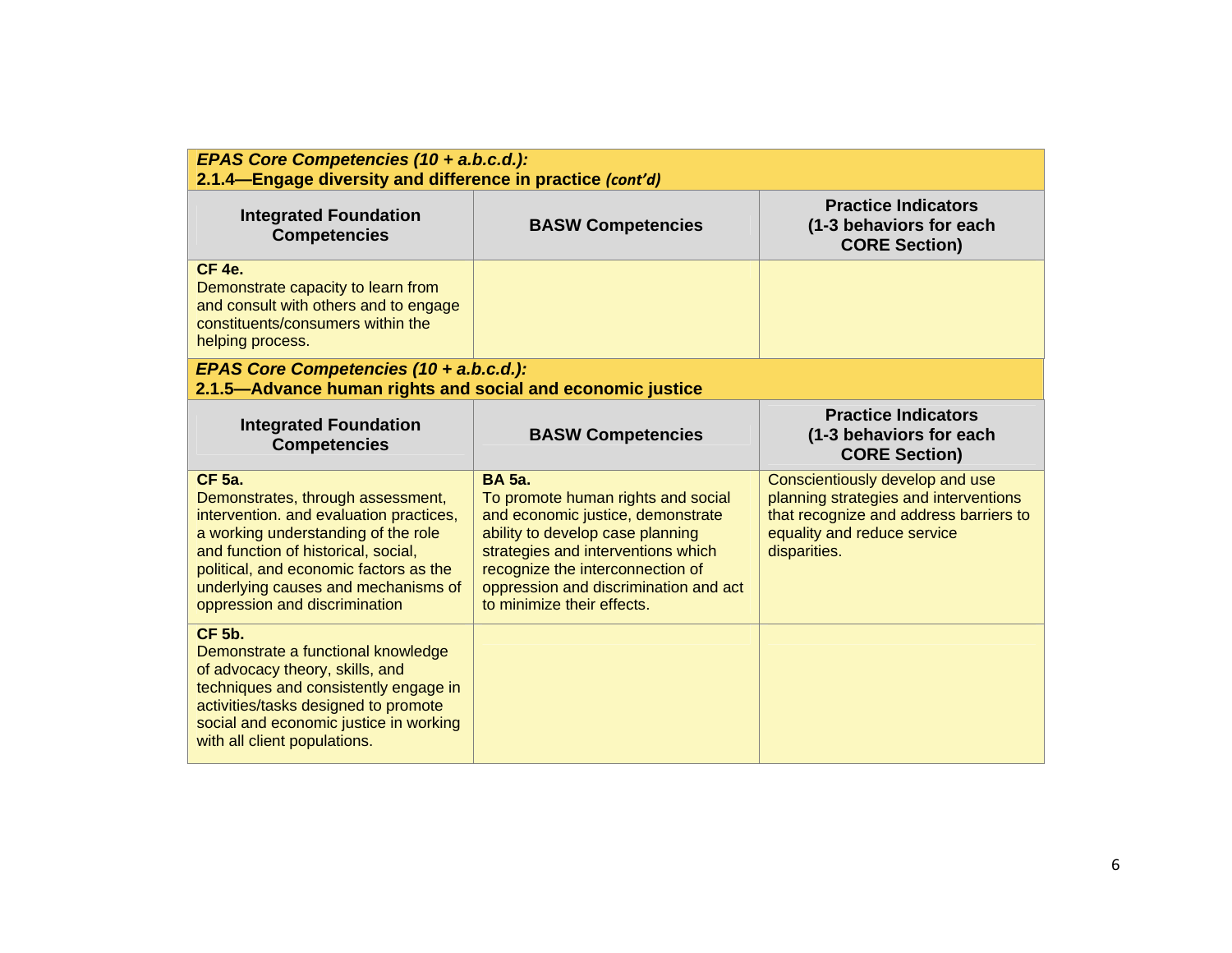| EPAS Core Competencies (10 + a.b.c.d.):<br>2.1.5—Advance human rights and social and economic justice (cont'd)                                                                                                      |                                                                                                                                                                                                          |                                                                                             |
|---------------------------------------------------------------------------------------------------------------------------------------------------------------------------------------------------------------------|----------------------------------------------------------------------------------------------------------------------------------------------------------------------------------------------------------|---------------------------------------------------------------------------------------------|
| <b>Integrated Foundation</b><br><b>Competencies</b>                                                                                                                                                                 | <b>BASW Competencies</b>                                                                                                                                                                                 | <b>Practice Indicators</b><br>(1-3 behaviors for each<br><b>CORE Section)</b>               |
| <b>CF 5c.</b><br>Develop case planning strategies to<br>address discrimination, barriers, gaps,<br>and fragmentation that impede client<br>access, functioning, and optimum use<br>of resources and opportunities.  |                                                                                                                                                                                                          |                                                                                             |
| EPAS Core Competencies (10 + a.b.c.d.):<br>2.1.6—Engage in research informed practice and practice informed research                                                                                                |                                                                                                                                                                                                          |                                                                                             |
|                                                                                                                                                                                                                     |                                                                                                                                                                                                          |                                                                                             |
| <b>Integrated Foundation</b><br><b>Competencies</b>                                                                                                                                                                 | <b>BASW Competencies</b>                                                                                                                                                                                 | <b>Practice Indicators</b><br>(1-3 behaviors for each<br><b>CORE Section)</b>               |
| <b>CF 6a.</b><br>Demonstrate a beginning capacity and<br>skills to gather and synthesize practice<br>evaluation findings, including client<br>feedback, to support and increase the<br>professional knowledge base. | <b>BA</b> 6a.<br>Demonstrate a beginning capacity to<br>gather and synthesize practice<br>evaluation findings, including client<br>feedback, to support and increase the<br>professional knowledge base. | Use both client feedback and research<br>evidence to inform ongoing practice<br>and policy. |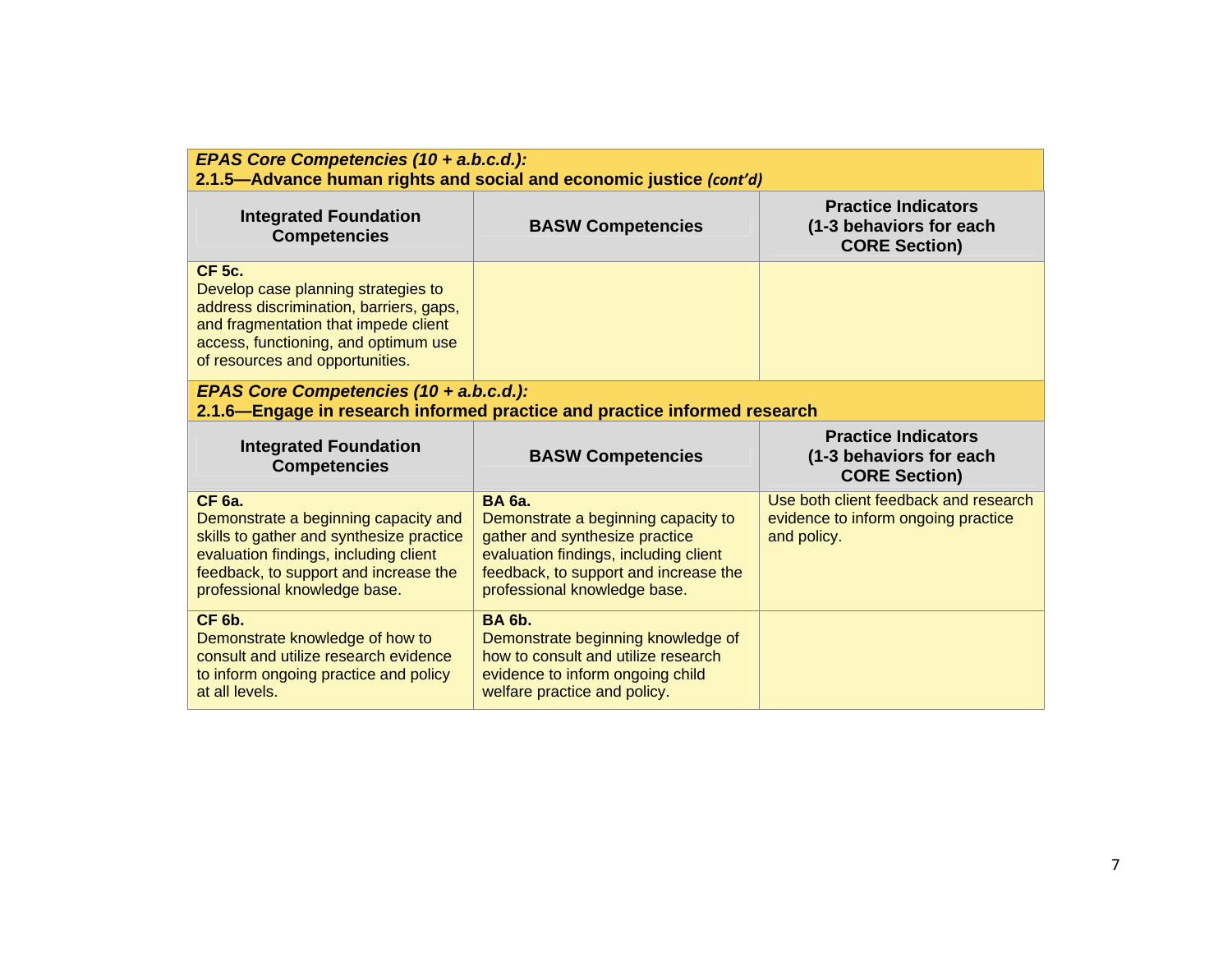| EPAS Core Competencies (10 + a.b.c.d.):<br>2.1.7-Apply knowledge of human behavior to the social environment                                                                                      |                                                                                                                                                                                         |                                                                                                                                                       |
|---------------------------------------------------------------------------------------------------------------------------------------------------------------------------------------------------|-----------------------------------------------------------------------------------------------------------------------------------------------------------------------------------------|-------------------------------------------------------------------------------------------------------------------------------------------------------|
| <b>Integrated Foundation</b><br><b>Competencies</b>                                                                                                                                               | <b>BASW Competencies</b>                                                                                                                                                                | <b>Practice Indicators</b><br>(1-3 behaviors for each<br><b>CORE Section)</b>                                                                         |
| <b>CF 7a.</b><br>Demonstrate beginning ability to apply<br>conceptual behavioral frameworks to<br>social environments involved in<br>assessment, intervention, and<br>evaluation.                 | <b>BA 7a.</b><br>Demonstrate beginning ability to apply<br>conceptual frameworks to guide<br>assessment, intervention, and<br>evaluation in child welfare.                              | Apply behavioral knowledge to<br>understand the influence of person<br>and environment in child welfare<br>practice.                                  |
| <b>CF 7b.</b><br>Demonstrate beginning ability to<br>gather and interpret behavioral<br>knowledge in perceiving person and<br>environment.                                                        | <b>BA 7b.</b><br>Demonstrate beginning ability to<br>gather and interpret behavioral<br>knowledge in perceiving person and<br>environment and how it affects child<br>welfare practice. |                                                                                                                                                       |
| EPAS Core Competencies (10 + a.b.c.d.):<br>2.1.8. - Engage in policy practice to advance social & economic well-being and to deliver effective<br>social services.                                |                                                                                                                                                                                         |                                                                                                                                                       |
| <b>Integrated Foundation</b><br><b>Competencies</b>                                                                                                                                               | <b>BASW Competencies</b>                                                                                                                                                                | <b>Practice Indicators</b><br>(1-3 behaviors for each<br><b>CORE Section)</b>                                                                         |
| <b>CF 8a.</b><br>Begin systematically to collect and<br>analyze knowledge and experiences<br>to identify, formulate, and advocate for<br>policies that advance social and<br>economic well-being. | Identify the role of policy in service<br>delivery and its impact on the child<br>welfare system.                                                                                       | Verbally identify the influence of policy<br>on practice and actively use<br>engagement and collaboration skills in<br>service delivery and advocacy. |
| <b>CF 8b.</b><br>Demonstrate ability to identify and to<br>engage stakeholders to collaborate for<br>effective policy formulation and action.                                                     | Recognize the importance of<br>engagement and collaboration with<br>colleagues and clients for effective<br>practice, advocacy, and policy action.                                      |                                                                                                                                                       |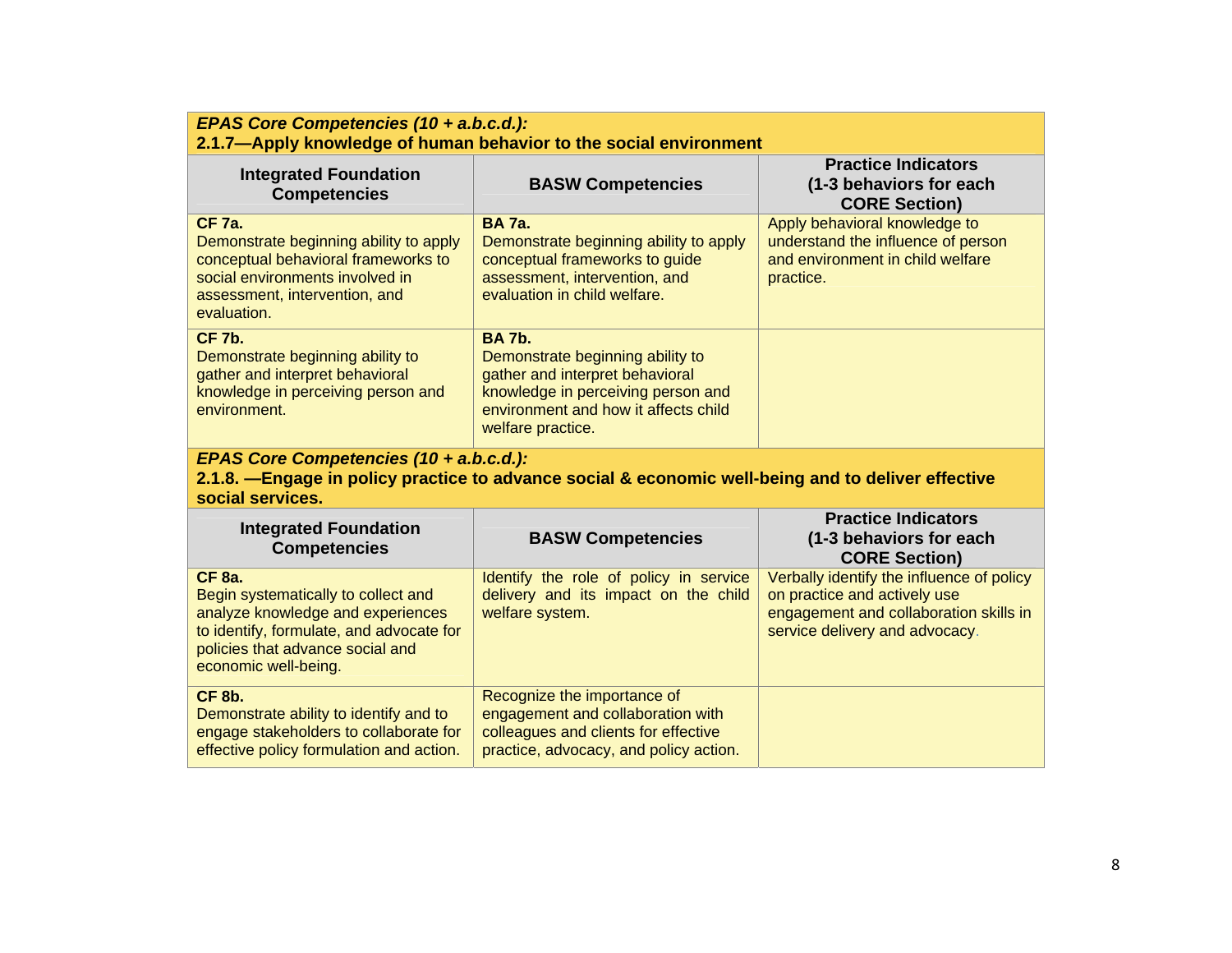| EPAS Core Competencies (10 + a.b.c.d.):<br>2.1.9-Respond to contexts that shape practice                                                                                                                                         |                                                                                                                                                                                                                   |                                                                                                             |
|----------------------------------------------------------------------------------------------------------------------------------------------------------------------------------------------------------------------------------|-------------------------------------------------------------------------------------------------------------------------------------------------------------------------------------------------------------------|-------------------------------------------------------------------------------------------------------------|
| <b>Integrated Foundation</b><br><b>Competencies</b>                                                                                                                                                                              | <b>BASW Competencies</b>                                                                                                                                                                                          | <b>Practice Indicators</b><br>(1-3 behaviors for each<br><b>CORE Section)</b>                               |
| <b>CF 9a.</b><br>Demonstrate beginning capacity to<br>apprehend changing local and social<br>contexts and scientific advances that<br>affect practice, with an emerging<br>ability to identify and provide relevant<br>services. | Understand and respond to contexts<br>and trends in child welfare service<br>delivery and practice.                                                                                                               | Identify evolving social contexts and<br>practice advances and propose<br>improvements in service delivery. |
| <b>CF 9b.</b><br>Demonstrate a beginning capacity to<br>discern and promote sustainable<br>practice and service delivery change<br>to improve service quality.                                                                   |                                                                                                                                                                                                                   |                                                                                                             |
| EPAS Core Competencies (10 + a.b.c.d.):<br>2.1.10 (a)-Engagement                                                                                                                                                                 |                                                                                                                                                                                                                   |                                                                                                             |
| <b>Integrated Foundation</b><br><b>Competencies</b>                                                                                                                                                                              | <b>BASW Competencies</b>                                                                                                                                                                                          | <b>Practice Indicators</b><br>(1-3 behaviors for each<br><b>CORE Section)</b>                               |
| <b>CF 10(a)a.</b><br>Demonstrate the knowledge base and<br>affective readiness to intervene<br>constructively with individuals and<br>groups.                                                                                    | <b>BA 10(a).</b><br>Demonstrate the ability to engage and<br>use empathy to identify and work<br>towards shared goals in working with<br>individuals, families, and groups<br>involved in child welfare practice. | Engage and use empathy to identify<br>and achieve shared goals.                                             |
| CF 10(a)b.<br>Demonstrate the capacity to exercise<br>empathy and use of self in<br>engagement and service delivery.                                                                                                             |                                                                                                                                                                                                                   |                                                                                                             |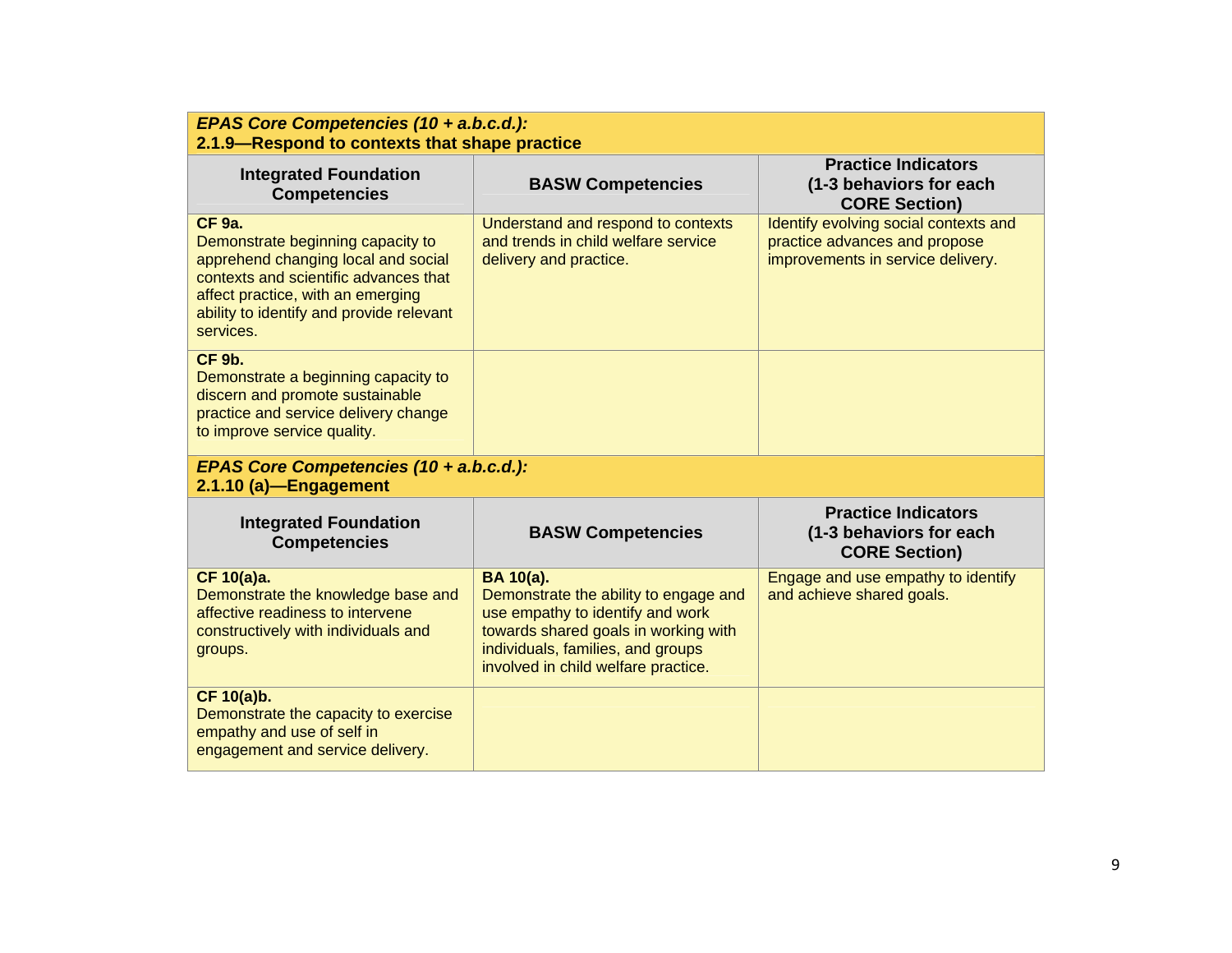| EPAS Core Competencies (10 + a.b.c.d.):<br>2.1.10 (a)-Engagement (cont'd)                                                                                                                    |                                                                                                                                                                                                                         |                                                                                                                                                      |
|----------------------------------------------------------------------------------------------------------------------------------------------------------------------------------------------|-------------------------------------------------------------------------------------------------------------------------------------------------------------------------------------------------------------------------|------------------------------------------------------------------------------------------------------------------------------------------------------|
| <b>Integrated Foundation</b><br><b>Competencies</b>                                                                                                                                          | <b>BASW Competencies</b>                                                                                                                                                                                                | <b>Practice Indicators</b><br>(1-3 behaviors for each<br><b>CORE Section)</b>                                                                        |
| <b>CF 10(a)c.</b><br>Demonstrate the ability to work with<br>individuals, families, and groups to<br>identify and work towards<br>accomplishment of shared goals.                            |                                                                                                                                                                                                                         |                                                                                                                                                      |
| EPAS Core Competencies (10 + a.b.c.d.):<br>2.1.10 (b)-Assessment                                                                                                                             |                                                                                                                                                                                                                         |                                                                                                                                                      |
| <b>Integrated Foundation</b><br><b>Competencies</b>                                                                                                                                          | <b>BASW Competencies</b>                                                                                                                                                                                                | <b>Practice Indicators</b><br>(1-3 behaviors for each<br><b>CORE Section)</b>                                                                        |
| CF 10 (b)a.<br>Demonstrate ability to effectively<br>engage with diverse individuals to<br>gather, analyze, and interpret<br>consumer/client information in a<br>coherent, objective manner. | <b>BA 10(b).</b><br>Demonstrate a beginning ability to<br>engage with diverse clients and others<br>to gather, assess, analyze, and<br>interpret client information in a manner<br>that identifies strengths and needs. | Engage clients and others to gather<br>and interpret information, including<br>client strengths and needs, and to<br>develop unbiased service plans. |
| CF 10(b)b.<br>Demonstrate capacity to conduct a<br>comprehensive, collaborative,<br>unbiased assessment that follows<br>legal and ethical guidelines and<br>identifies strengths and needs.  |                                                                                                                                                                                                                         |                                                                                                                                                      |
| CF 10(b)c.<br>Demonstrate ability to involve<br>individuals, family members, and<br>community service providers to<br>develop coordinated intervention<br>plans.                             |                                                                                                                                                                                                                         | Involve individuals, families, and<br>community service providers as team<br>members in developing coordinated,<br>strategic service plans.          |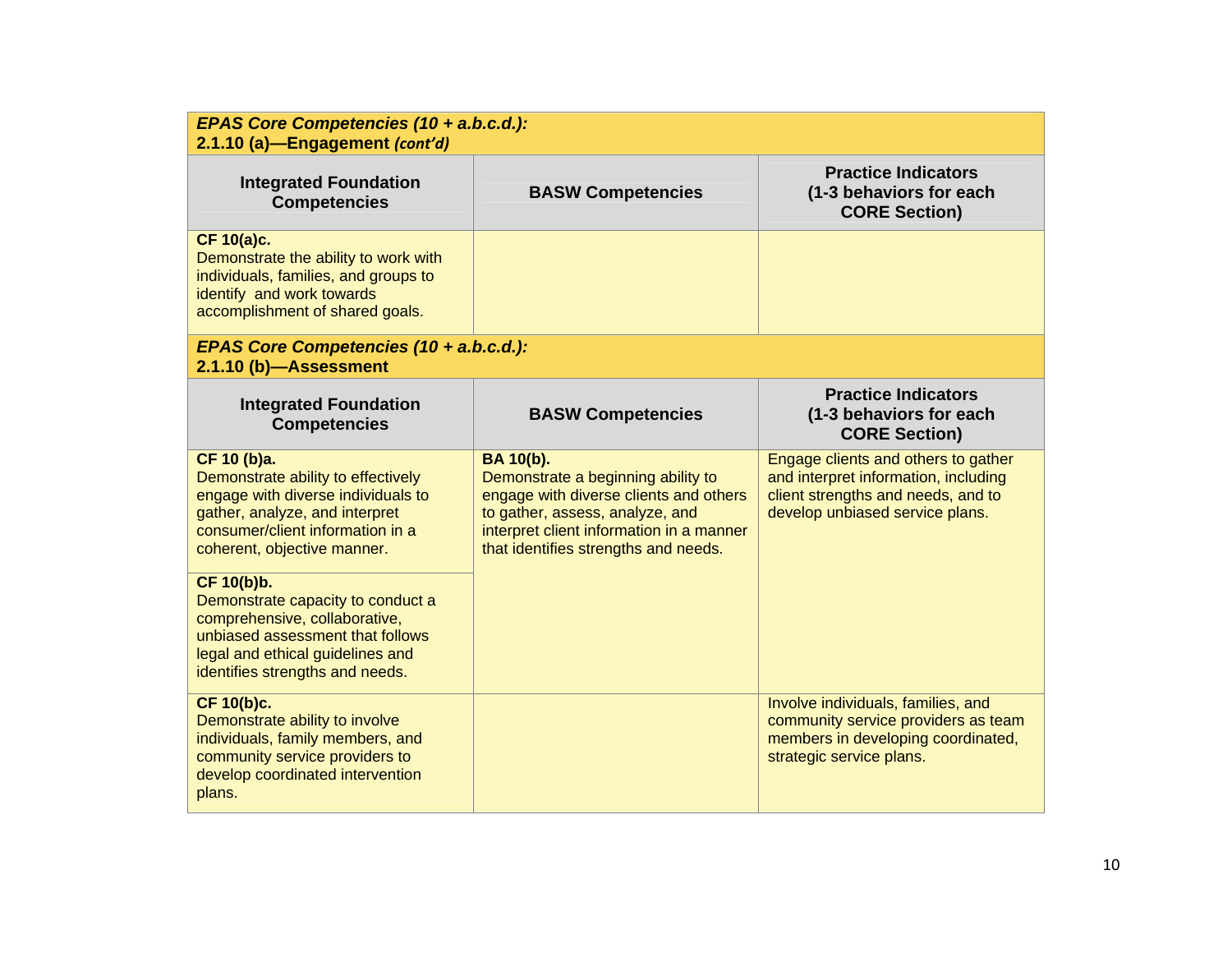| EPAS Core Competencies (10 + a.b.c.d.):<br>2.1.10 (b)-Assessment (cont'd)                                                                                      |                                                                                                                                                                                                                                      |                                                                                                        |
|----------------------------------------------------------------------------------------------------------------------------------------------------------------|--------------------------------------------------------------------------------------------------------------------------------------------------------------------------------------------------------------------------------------|--------------------------------------------------------------------------------------------------------|
| <b>Integrated Foundation</b><br><b>Competencies</b>                                                                                                            | <b>BASW Competencies</b>                                                                                                                                                                                                             | <b>Practice Indicators</b><br>(1-3 behaviors for each<br><b>CORE Section)</b>                          |
| CF 10 (b)d.<br>Demonstrate ability to critically<br>determine the most appropriate<br>intervention strategies to implement a<br>plan.                          |                                                                                                                                                                                                                                      |                                                                                                        |
| EPAS Core Competencies (10 + a.b.c.d.):<br>2.1.10 (c)-Intervention                                                                                             |                                                                                                                                                                                                                                      |                                                                                                        |
| <b>Integrated Foundation</b><br><b>Competencies</b>                                                                                                            | <b>BASW Competencies</b>                                                                                                                                                                                                             | <b>Practice Indicators</b><br>(1-3 behaviors for each<br><b>CORE Section)</b>                          |
| CF 10(c)a.<br>Demonstrate beginning ability to<br>initiate efforts consistent with service<br>and organizational goals.                                        | BA 10(c)a.<br>Demonstrate a beginning ability to<br>respond in a manner consistent with<br>child welfare practice including<br>prevention and intervention measures<br>that enhance strengths, protective<br>factors, and solutions. | Use interventions that are solution<br>oriented, and that enhance strengths<br>and protective factors. |
| CF 10(c)b.<br>Demonstrate capacity to identify and<br>utilize prevention measures that<br>enhance clients' individual strengths<br>and protective factors.     |                                                                                                                                                                                                                                      |                                                                                                        |
| CF 10(c)c.<br>Demonstrate capacity to identify and<br>prioritize challenges and to foster<br>solutions that call on<br>clients'/consumers' existing strengths. |                                                                                                                                                                                                                                      |                                                                                                        |